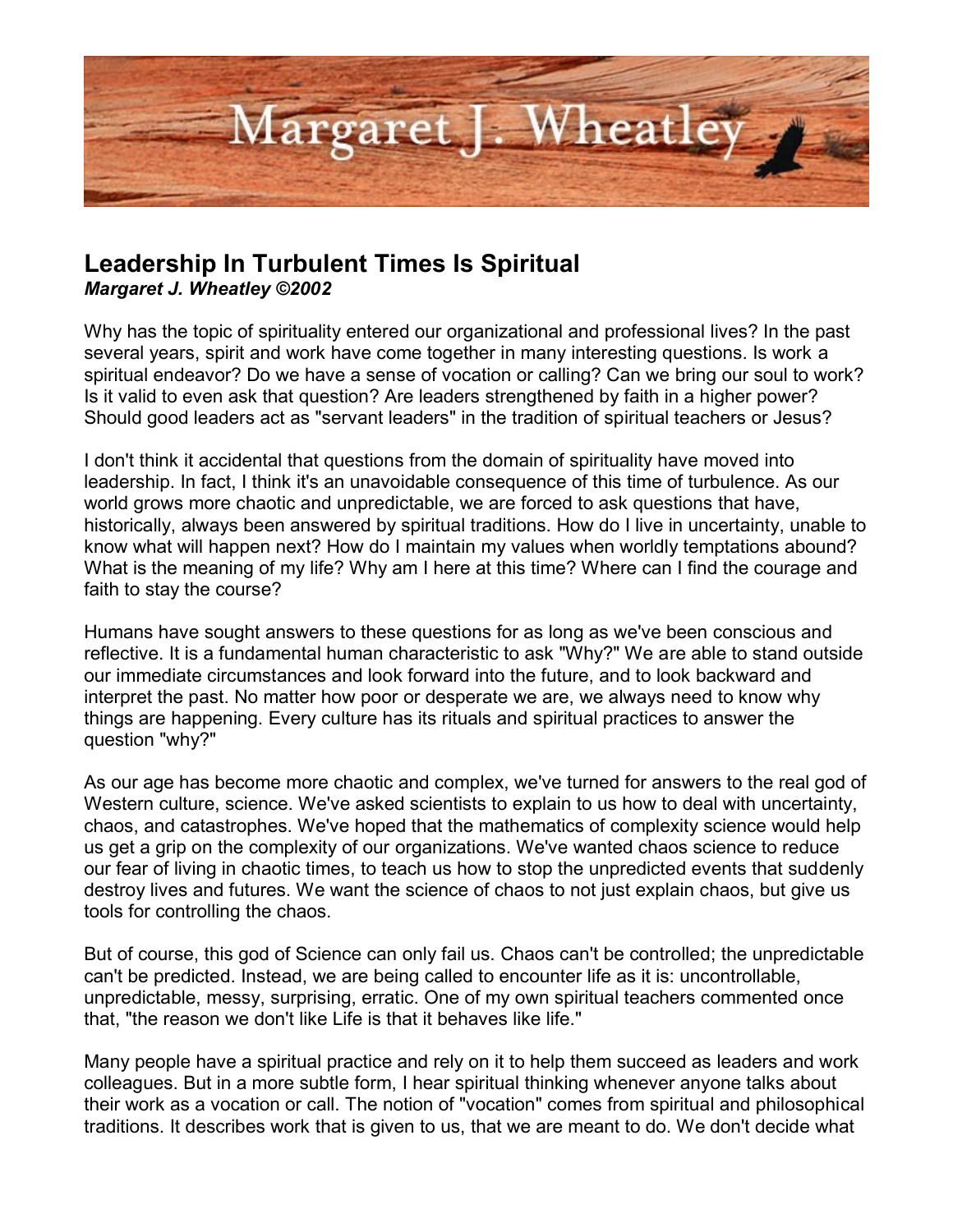our vocation is, we receive it. It always originates from outside us. Therefore, we can't talk about vocation or calling without acknowledging that there is something going on beyond our narrow sense of self. It helps remind us that there's more than just me, that we're part of a larger and purpose-filled place.

Even if we don't use the word vocation, most of us yearn to experience a sense of purpose to our lives. People often express the feeling of life working *through* them, of believing there's a reason for their existence. I always love to hear a young person say that they know there's a reason why they're here. I know that if they can hold onto that sense of purpose, they'll be able to deal with whatever life offers them. We avoid being overwhelmed and discouraged by knowing there's a meaning to our lives. The stronger our sense of vocation, the more resilient and courageous we are. And we can only develop a sense of purpose or vocation from believing in a power and order greater than our own.

Another frequent indication of spiritual thinking is the commonly heard comment: "There are no accidents." If nothing happens accidentally, if we believe in synchronicity, then where does that order come from? That is a question only answered by spiritual thinking.

#### **Leaders today face spiritual challenges**

I believe that leaders today are faced with enormous challenges, most of them not of their own doing. As times grow more chaotic, as people question the meaning (and meaninglessness) of this life, people are clamoring for their leaders to save and rescue them. Historically, we've too often given away our freedom and chosen dictatorship over uncertainty. People press their leaders to stop the chaos, to make things better, to create stability. And even leaders who would never become dictators, those devoted to servant leadership, walk into this trap. They want to help, so they exert more control over the disorder. They try to create safety, to insulate people from the realities of change. They try and give answers to dilemmas that have no answers. No leader can achieve this, and it is always liberating to realize that.

Leadership through command and control is doomed to fail. No one can create sufficient stability and equilibrium for people to feel secure and safe. Instead, as leaders we must help people move into a relationship with uncertainty and chaos. Spiritual teachers have been doing this for millennia. Therefore, I believe that the times have led leaders to a spiritual threshold. We must enter the domain of spiritual traditions if we are to succeed as good leaders in these difficult times.

#### **The essential work of leaders**

Here are some principles that describe essential perspectives, beliefs, and work for leaders now. Each of these comes from spiritual thinking and traditions.

**Life is uncertain**. How can a leader help people understand that change is just the way it is? In Buddhist thought, the source of real happiness comes from understanding this fact. Instead of holding on to any one thing or form, we learn to expect that it will change. We become willing to move on rather than cling desperately to old practices. As a leader, it doesn't help to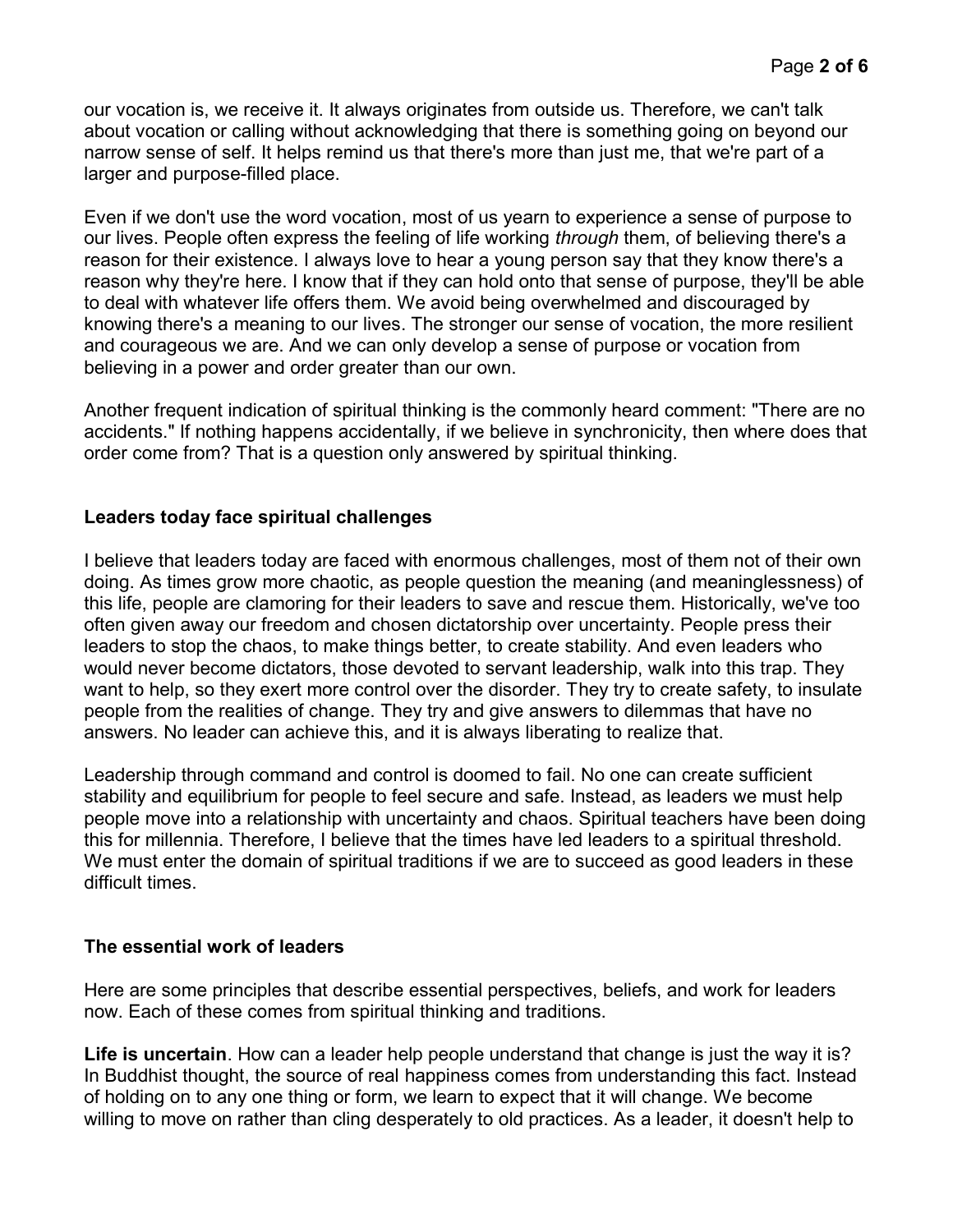accuse people of being resistant to change. We all are. But when leaders give people time to reflect on their personal life experiences, they notice that they've changed many times in their life. They know how to do this. They also may notice that at those times when they've "let go", they haven't died.

Life never stops teaching us about change. As leaders, hopefully we can be gentle guides and coaches so that people discover their own life's wisdom.

Life is cyclical. Poet David Whyte has noted: "If you think life is always improving, you're going to miss half of it." Life is cyclical- we pass through different moods, we live through seasons, we have times of rich harvests and times of bleak winter. Life uses cycles to create newness. We move from the old to the new only as we pass through the cycle of chaos. We need to let go of the old (which always feels terrible,) before new life and capacity can arise. Instead of fleeing from the fearful place of chaos, or trying to rescue people from it. leaders need to help people stay with the chaos, help them walk through it together, and look for the new insights and capacities that can emerge.

In Christian traditions, times of chaos have been called "dark nights of the soul." In our present culture, we call these "clinical depressions." (I prefer the spiritual term.) In the dark night, we feel devoid of meaning, totally alone, abandoned by God. But this is the condition for rebirth, for a new and stronger self to emerge. You probably have walked through many dark nights and I encourage you to think how you changed, what new capacities you possessed when you emerged back into the light.

**Meaning is what motivates people**. There is nothing that motivates we humans more than meaning. I've seen many disillusioned and depressed staff groups develop high levels of energy and insight when they were asked to think about the meaning of their work. Consultant Kathy Dannemiller always asks groups to think about how the world will change because of the work they're doing. In such brutal times as these, when good work gets destroyed by events and decisions far beyond our influence, when we're so overwhelmed with tasks that we have no time to reflect for even a moment, it is very important that the leader create time for people to remember why they're doing this work. What were we hoping to accomplish when we started this? Who are we serving by doing this work?

I have always been astonished by the deep meaning people ascribe to their work. Most people want their work to serve a greater good, to help other people. People who make dog food reflect that "pets contribute to human health." Manufacturers of toxic chemicals in West Virginia want to do their work safely in order, "to make the world safe." We have an easier time of remembering the meaning of our work in certain professions, such as healthcare, education, and non-profits. But we seldom have time, especially in these professions, to pause for a moment and reconnect with the initial idealism and desire to serve that led us into our profession. But our energy and rededication is only found there, in our ideals.

**Service brings us joy.** Over the years, I've interviewed people who participated in disaster relief. I've always been astonished to notice that no matter how tragic and terrible the disaster, they always spoke of that experience with joy. They've led me to realize that there is nothing equal to helping other people. In service, we discover profound happiness. We all witnessed this in the days after September 11th. A comment that still brings tears to my eyes was made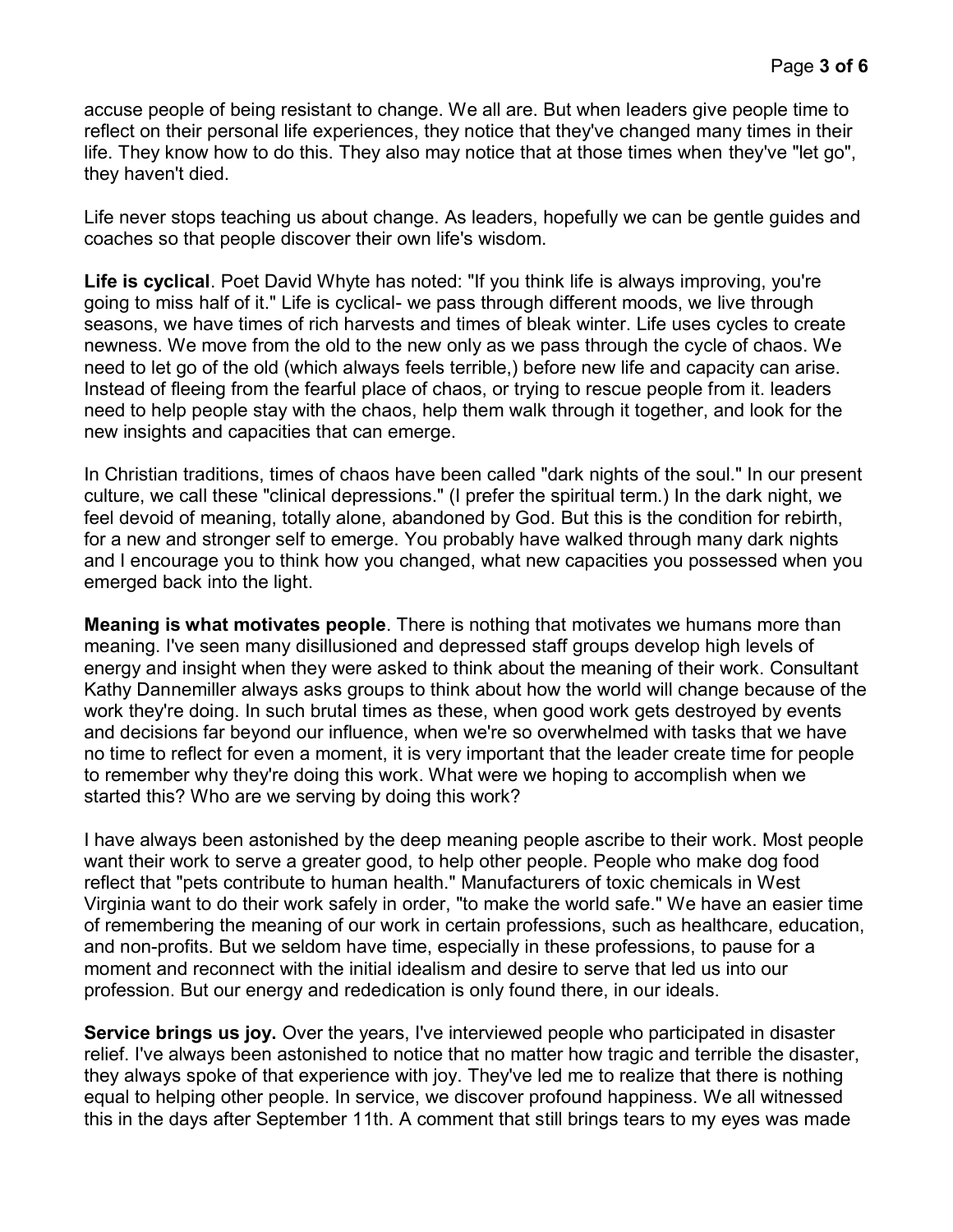by a survivor who said: "We didn't save ourselves. We tried to save each other."

The joy and meaning of service is found in every spiritual tradition. It was once expressed very simply to me. "All happiness in the world comes from serving others; all sorrow in the world comes from acting selfishly."

**Courage comes from our hearts**. Where do we find the courage to be leaders today? The etymology of the word courage gives us the answer. Courage comes from the old French world for heart (coeur). When we are deeply affected, when our hearts open to an issue or person, courage pours from hearts. Please note that courage does not come from the root word for analysis, or for strategic planning. We have to be engaged at the heart level in order to be courageous champions. As much as we may fear emotionalism, leaders need to be willing to let their hearts open, and to tell stories that open other peoples' hearts.

**We are interconnected to all life.** Every spiritual tradition speaks about oneness. So does new science. As leaders, we act on this truth when we're willing to notice how a decision might affect others, when we try and think systemically, when we're willing to look down the road and notice how, at this moment, we might be affecting future generations. Any act that takes us past the immediate moment, and past our self-protective ways, acknowledges that there's more to life than just us. I learned a wonderfully simple way to think about our actions from a woman minister. She told how anytime she makes a decision, she asks herself: "Is this decision going to bring people together? Will it weave a stronger web? Or will it create further disintegration and separation?" I like to ask another question as well. In what I am about to do, am I turning toward others, or turning away? Am I moving closer, or am I retreating from them?

**We can rely on human goodness.** This is the first value of The Berkana Institute, where I serve as president. We rely on the great generosity and caring of humans. We know that there's more than enough human badness in the world, but that badness only pushes us to rely even more on human goodness.

In your own leadership, what qualities of people do you rely on? I believe in these dark times that we can only rely on the hope, resiliency, and love that is found in the human spirit. Many people through history have suffered terribly. Those we remember and admire-Helen Keller, Nelson Mandela, Ann Frank, war veterans, Holocaust survivors, cancer survivors-demonstrate what is best about us. We love to hear their stories because they illuminate what is good about being human. Vaclev Havel, President of the Czech Republic, says that hope is not a result of the condition of our lives. It is fundamental to being human. (The state motto of South Carolina is similar: "If I breathe, I hope.")

**We need peace of mind**. All spiritual traditions teach us ways to find peace of mind and acceptance. In the research on mind-body health, cultivating peace is a prerequisite for health. And who do we like to be around? Do we seek out angry or peaceful people? Do we find relief in noise or in quiet? As leaders, we need to find ways to help people work from a place of inner peace, even in the midst of turmoil. Frantic activity and fear only take us deeper into chaos. I've observed the power of starting a meeting with two minutes of silent contemplation. Or, when the meeting gets heated, of asking people to stop talking and just be silent for a few minutes. It's amazing how differently we come back into the fray if we've had those moments to pause. Few of us want to work as crazily as we do; most of us hate meetings where tempers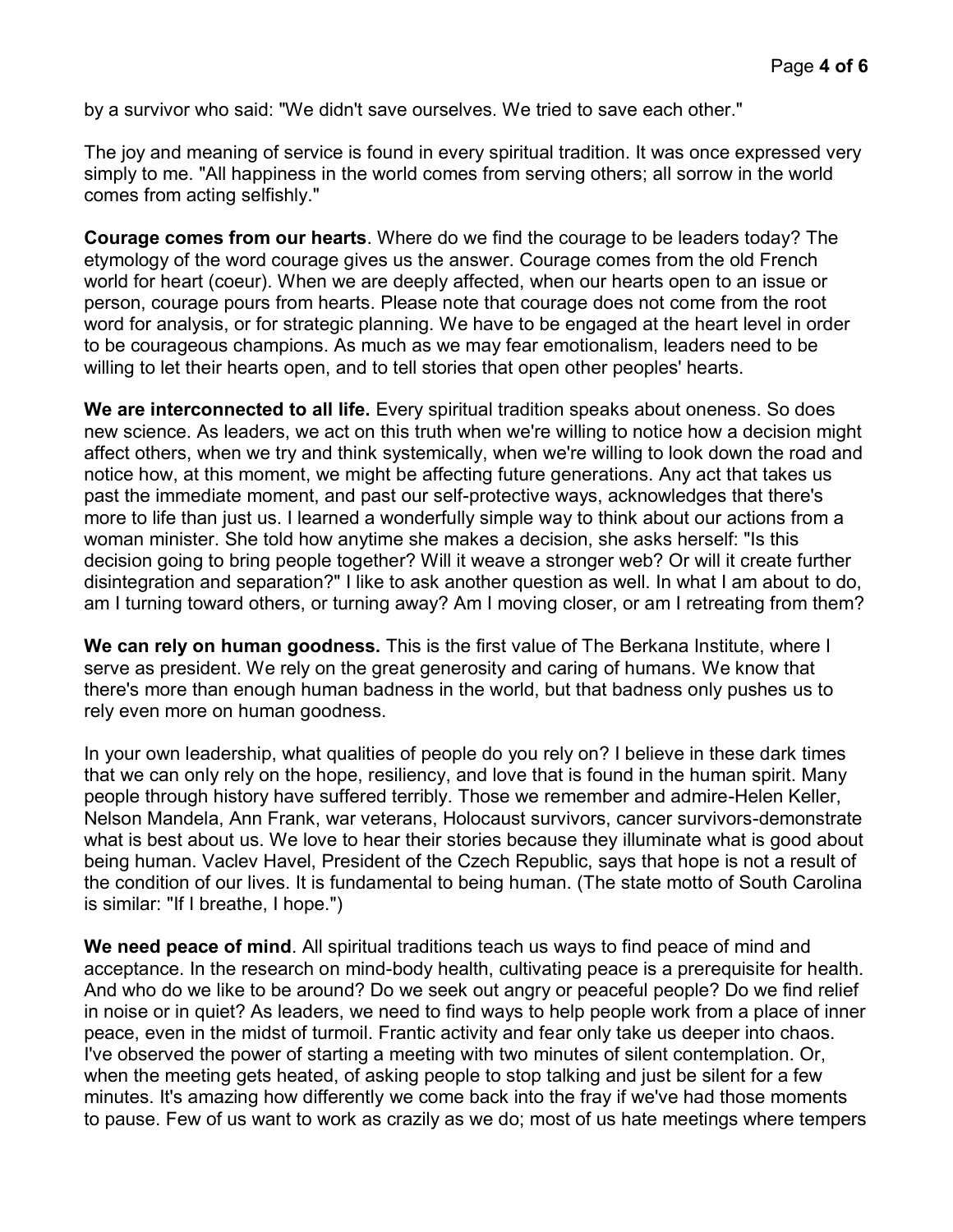boil over. Brief moments of silence can work wonders-silence is truly the pause that refreshes. Educator Parker Palmer tells of his discomfort at working in a Quaker organization, where they observed five minutes of contemplative silence before the start of every meeting. At one meeting, when there was a particularly difficult issue on the agenda, he was relieved to hear the leader announce that because of this serious issue, that today they would not spend the first five minutes in silence. But then, to his dismay, he heard her announce, "Instead, we'll take twenty minutes for silence."

## **Attending to your personal spiritual health**

I'd like to offer just a few simple practices that I personally can't live without if I'm to maintain a sense of focus and peace as a leader.

**1. Start your day off peacefully**. I've raised a large family, so I laugh as I state this. But I've learned that I can't expect to find peace at work. However peaceful I am as I enter the office, that's probably my peak peaceful experience of the day. So I have a strong motivation to find peace before work. There are many ways to cultivate peace at the start of your day. You can drive to work in silence. Or listen to a particularly soothing piece of music. You can reflect on a spiritual phrase or parable. You can take a few minutes to just sit, either meditating or focusing on a lovely object. You can look for something beautiful outside your window. As your day grows crazier, it helps to know what peace feels like. Sometimes you can even recall that feeling in the midst of very great turmoil.

**2. Learn to be mindful.** Anytime you can keep yourself from instantly reacting, anytime you can pause for just a second, you are practicing mindfulness. Instead of letting your reactions and thoughts lead you, you step back and realize you can choose your reaction. Instead of being angry, you hesitate for a moment and realize you have other responses available. Instead of saying something hurtful, you pause and give yourself more options.

**3. Slow things down.** If you can't slow down a group or meeting, you can at least slow down yourself. I've learned to notice how I'm sitting. If I find myself leaning forward, moving aggressively into the discussion or argument, I force myself to sit back in the chair, even for just a moment. If I find my temper rising, I slow down and take just one deep breath. These are small things, but they yield big results.

**4. Create your own measures**. We all would prefer to be better people. We don't like to be angry, fearful, or to be creating more problems for other people. But how can we know when we're succeeding in becoming people we respect? What are our personal measures? Some people create a measure such as telling fewer lies, or speaking the truth to people more often. Some notice how they are more patient, or angry less often. I also use the question of "am I turning toward or away" as a personal measure of good behavior.

**5. Expect surprise**. We're old enough now to know that life will keep interrupting our plans and surprising us at every turn of the way. It helps to notice this wisdom that we've been forced to accumulate. Surprise is less traumatic once we accept it as a fact of life.

**6. Practice Gratefulness**. Most of us have been taught this, but how often do you take time, daily, to count your blessings? The wonder of this process is that as we take this daily inventory, we grow in gratefulness. We start to notice more and more-people who helped us, grace that appeared, little miracles that saved us from danger. The daily practice of gratefulness truly changes us in wonderful ways. And when you develop the practice of expressing your gratefulness to colleagues, your relationships improve dramatically.